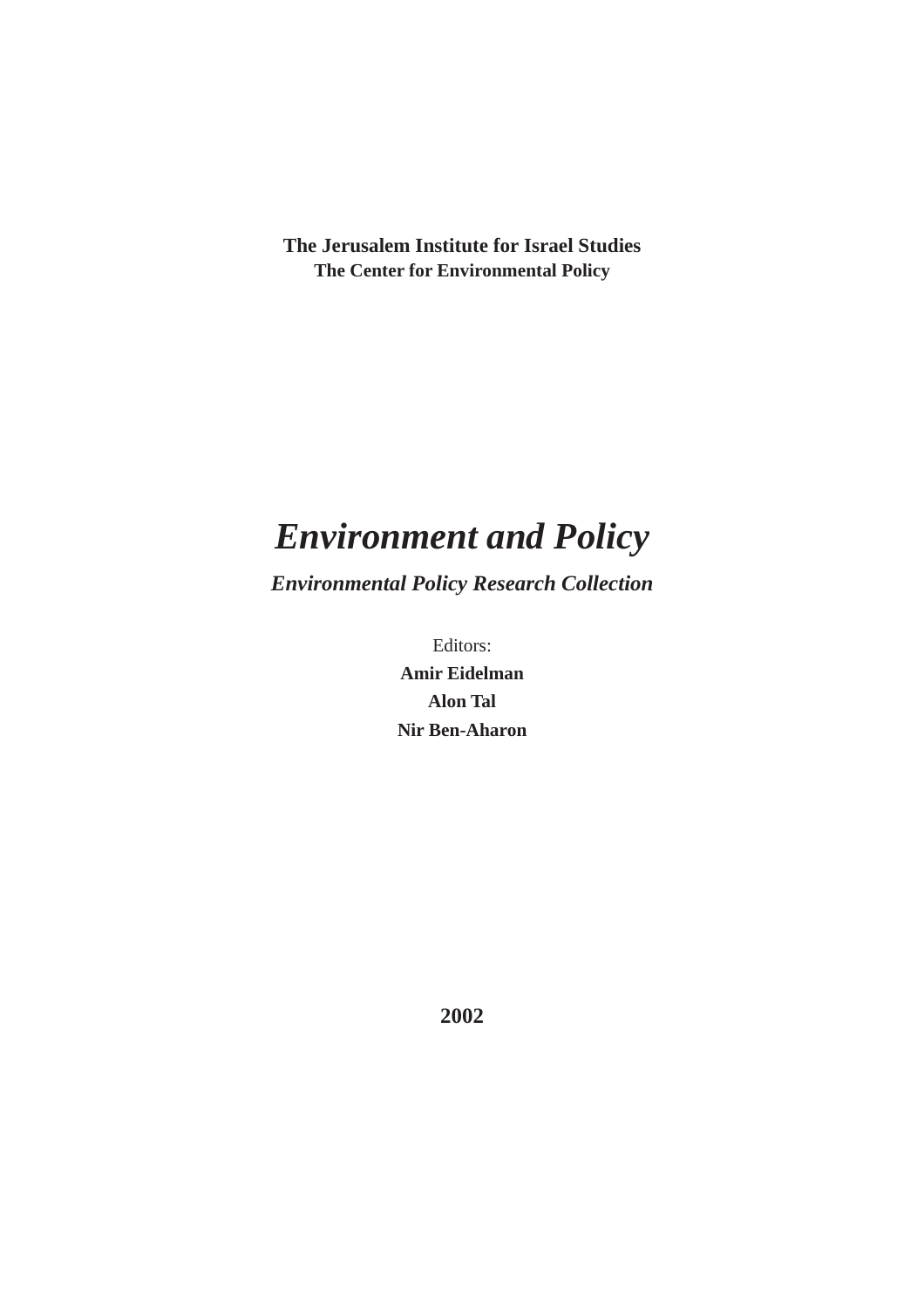The Jerusalem Institute for Israel Studie The Center for Environmental Policy Research Series No. 3

## *Environment and Policy Environmental Policy Research Collection*

#### Editors: **Amir Eidelman, Alon Tal, Nir Ben-Aharon**

This book was made possible by funds granted by the Charles H. Revson Foundation. The statements made and the views expressed are solely the responsibility of the authors.

#### ISSN 033-8681

© 2002, The Jerusalem Institute for Israel Studies The Hay Elyachar House 20 Radak St., 92186 Jerusalem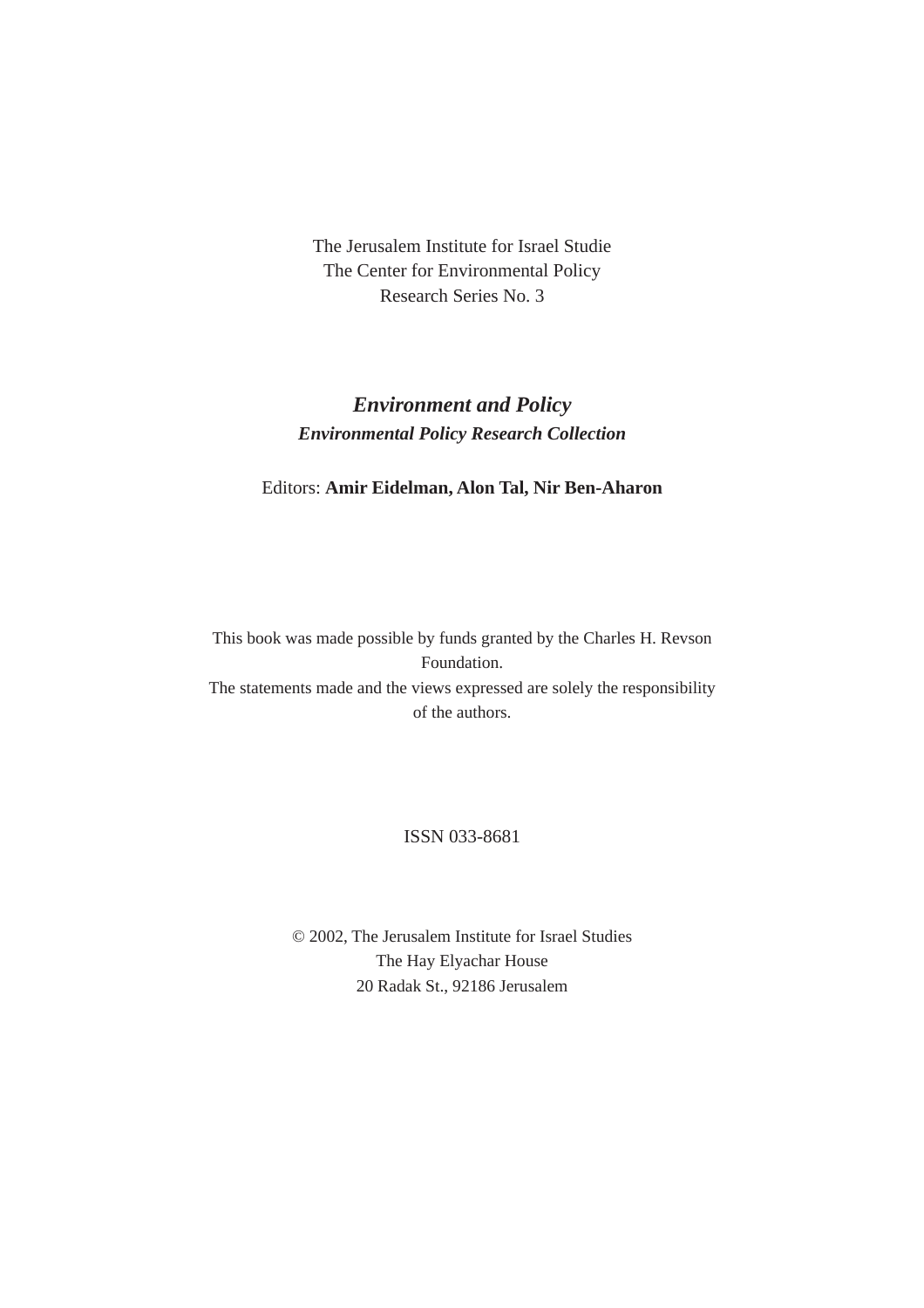## **Table of Content**

| 1. | Assessing the Benefits of Noncompliance: The Role of<br><b>Economic Analysis in Environmental Enforcement</b>     |  |
|----|-------------------------------------------------------------------------------------------------------------------|--|
|    | 2. Enforcement of Marine Pollution Prevention Legislation:<br>A Quantitative Assessment of the Israeli Experience |  |
| 3. | <b>Public Interest Environmental Enforcement in Israel</b>                                                        |  |
|    | 4. Self-Reporting - Key to Improved Environmental<br><b>Enforcement in Israel</b>                                 |  |
|    |                                                                                                                   |  |
|    |                                                                                                                   |  |
|    | 5. Integrating Infrastructures: A Tool for Preserving Open Spaces                                                 |  |
|    | 6. Shared Management of Groundwater: From Theory to Reality                                                       |  |
|    |                                                                                                                   |  |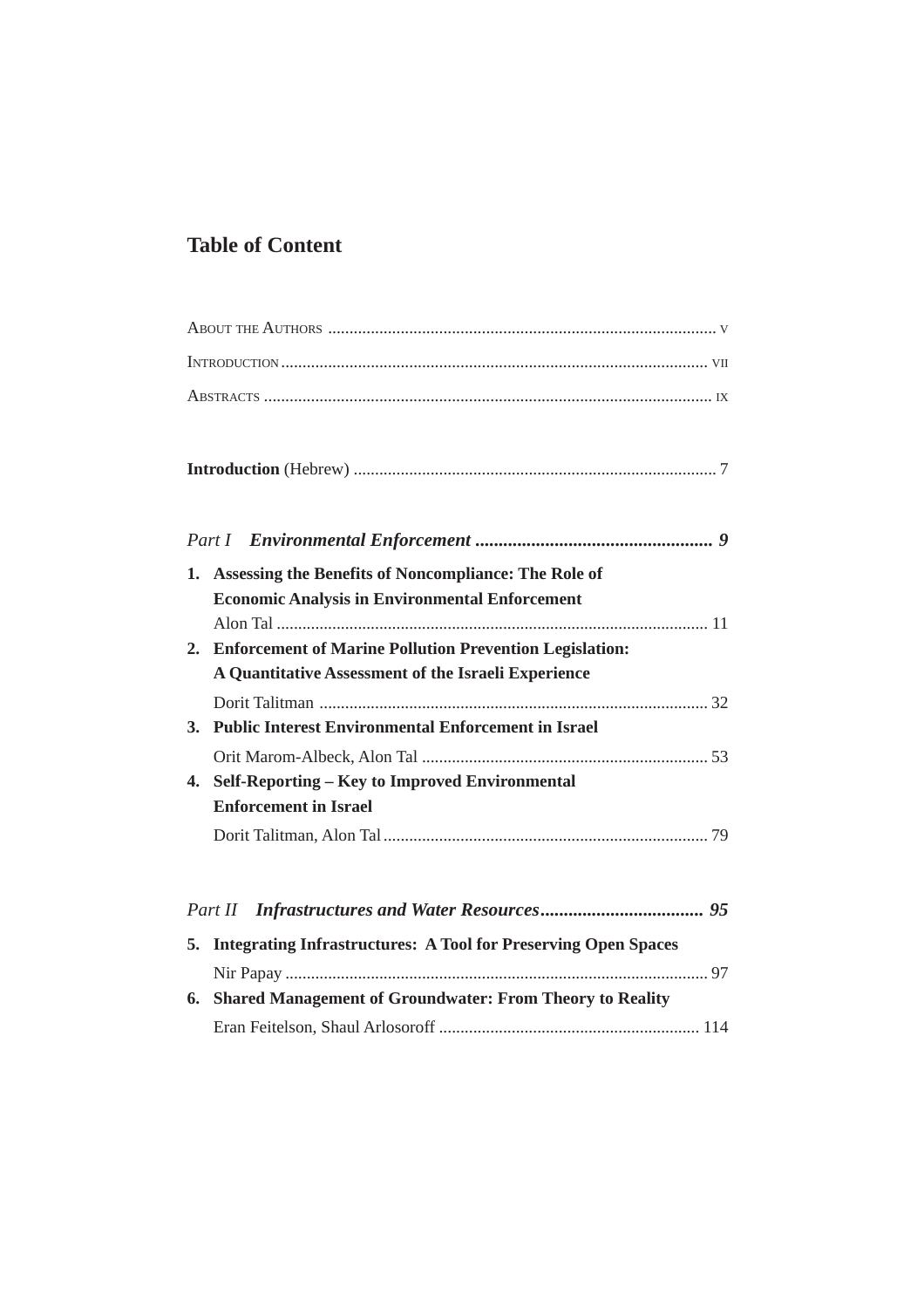| 7. A Proposed Israeli Policy for Addressing Global Warming      |  |
|-----------------------------------------------------------------|--|
|                                                                 |  |
| 8. Encouraging Environmental Innovation in Industry             |  |
|                                                                 |  |
| 9. Patterns of Recreation in Natural Settings in the Open Areas |  |
| of the Judean Mountains                                         |  |
|                                                                 |  |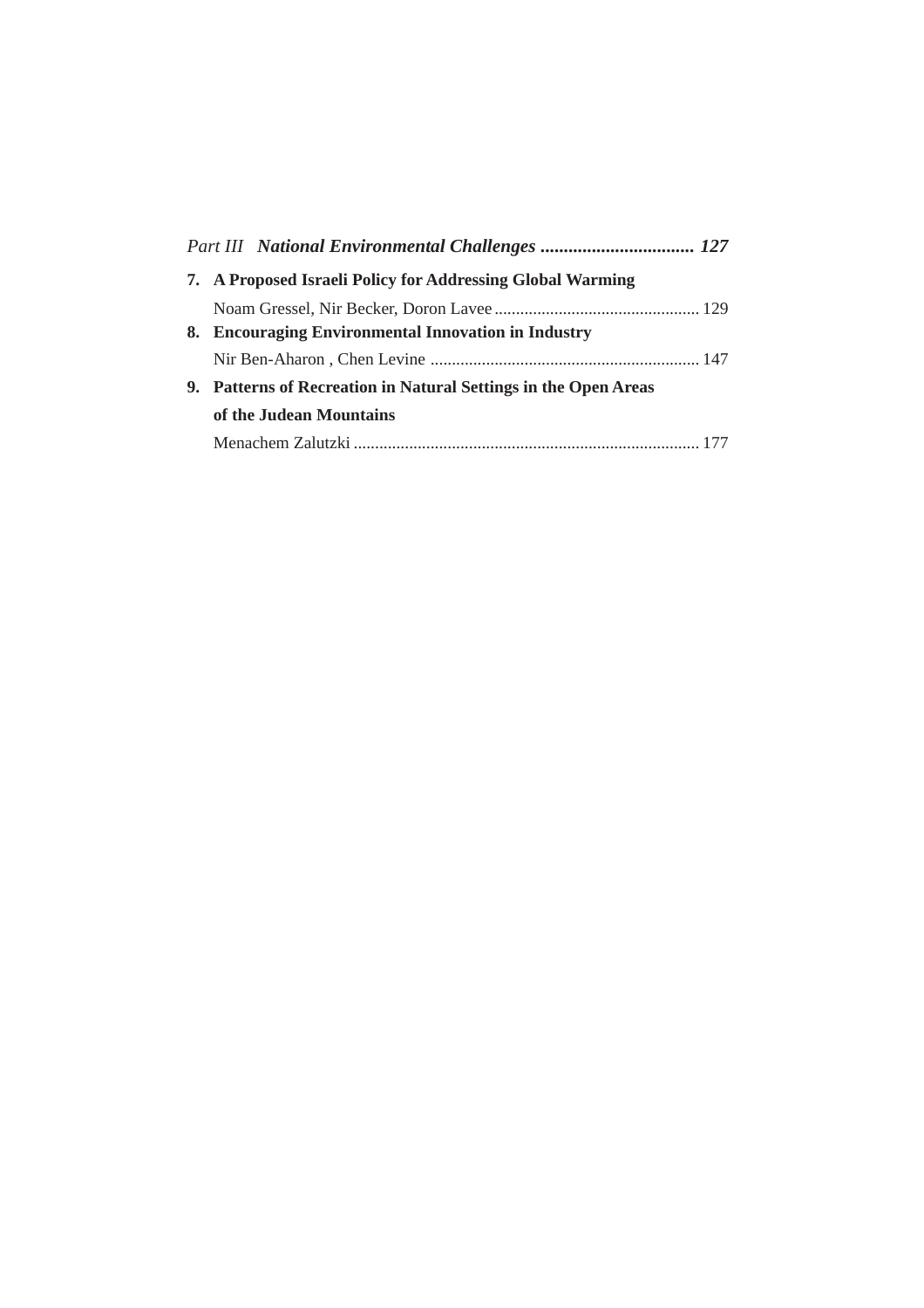#### **ABOUT THE AUTHORS**

**Shaul Arlosoroff** – Water Engineer. Chairman of the Israeli Association of Water Engineers and Senior Consultant regarding Water resources Management.

**Nir Ben-Aharon** – Doctoral candidate at the Hebrew University in Jerusalem. Researcher at the Jerusalem Institute for Israel Studies, and a coordinator of the *NITSOS* program, the industrial innovation program of the Ministry of Industry and Trade.

**Nir Becker** – Ph.D. in Economics. Head of the Department of Economics and Management in Tel-Hai College and Senior Research Fellow at the Center for Natural Resources and Environmental Research, Haifa University.

**Amir Eidelman** – Ph.D. in Geology. Head of the Center for Environmental Policy in the Jerusalem Institute for Israel Studies.

**Eran Feitelson** – Ph.D. in Geography. Senior Lecturer in the Geography Department, the Hebrew University, Chairman of the Council of National Parks and Nature Reserves.

**Noam Gressel** – Ph.D. in Environmental Science and Policy. Founder of *Assif-Strategies* – Environmental Initiatives & Development. Lecturer, the Arava Institute for Environ-mental Studies.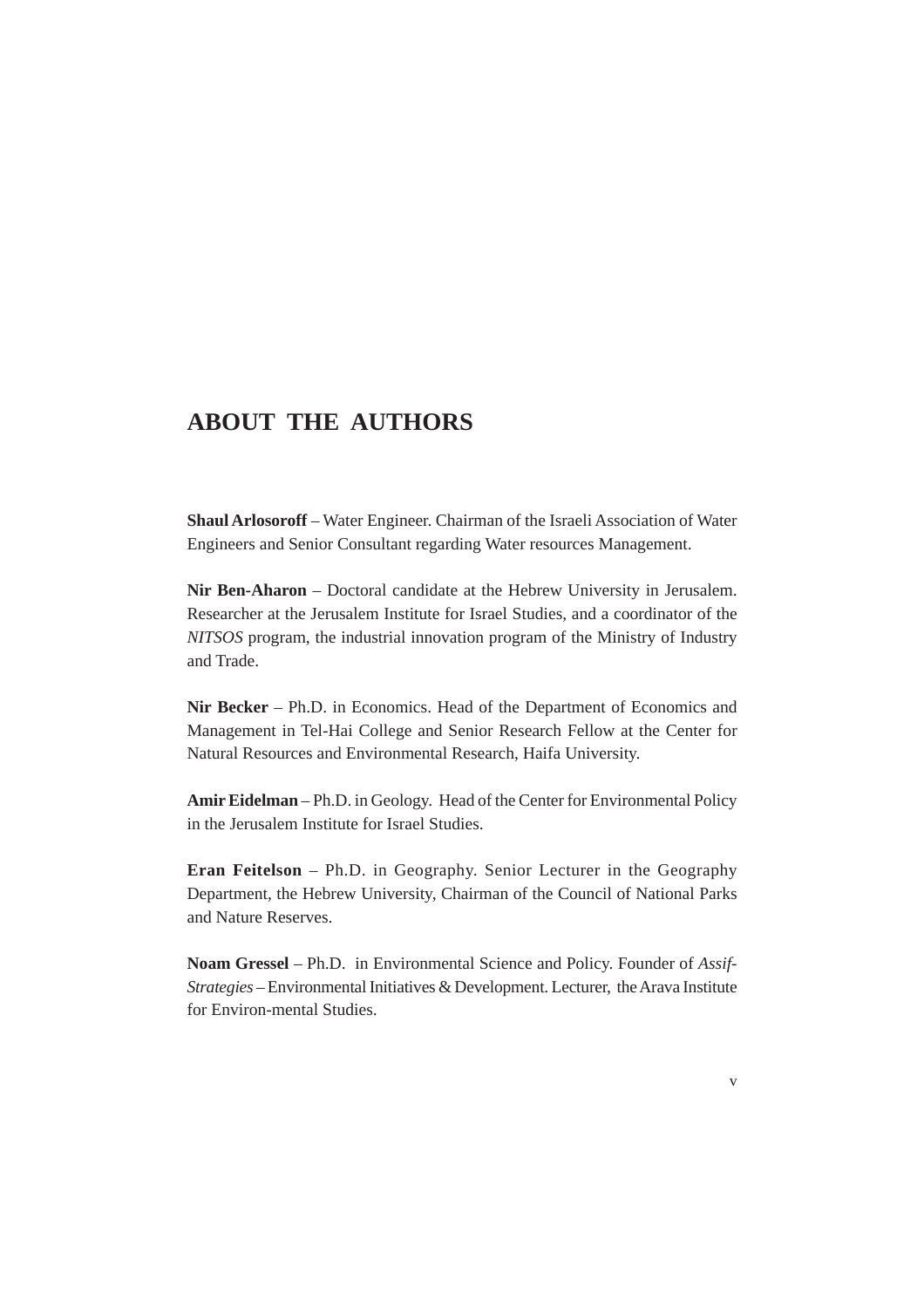**Doron Lavee** – Doctoral candidate at Ben-Gurion University in Economics. Co-Director, *Pareto*, Economic Consultants.

**Chen Levin** – B.A. in International Relations and M.A. Student in Management. Member of the Industrial Development Policy group, Jerusalem Institute for Israel Studies.

**Orit Marom-Albeck** – B.A. in Chemistry and M.A. Student in Law studies. Specializes in Environmental Law and Researcher in Environmental Quality. Attorney in *Albeck-Efroni* Law Office, Arbitrator and Lecturer in Environmental Law.

**Nir Papay** – M.A. in Geography with expertise in urban and regional studies, planning and environmental policy. Coordinates Coastal and Marine Issues in the Environment and Nature Protection Branch in the Society for Protection of Nature in Israel.

**Alon Tal** – Attorney and Ph.D. in Environmental Policy. Head of the Environmental Policy Center, the Arava Institute for Environmental Studies, Chair of Life and Environment, Umbrella Group for seventy environmental organizations.

**Dorit Talitman** – Attorney and Ph.D. Student in Geography at Tel Aviv University. Researcher in environmental enforcement at the Arava Institute for Environmental **Studies** 

**Menachem Zalutzki** – M.A. in Geography with expertise in urban and regional studies. Heads the division of the Open Spaces at the Ministry of the Environment.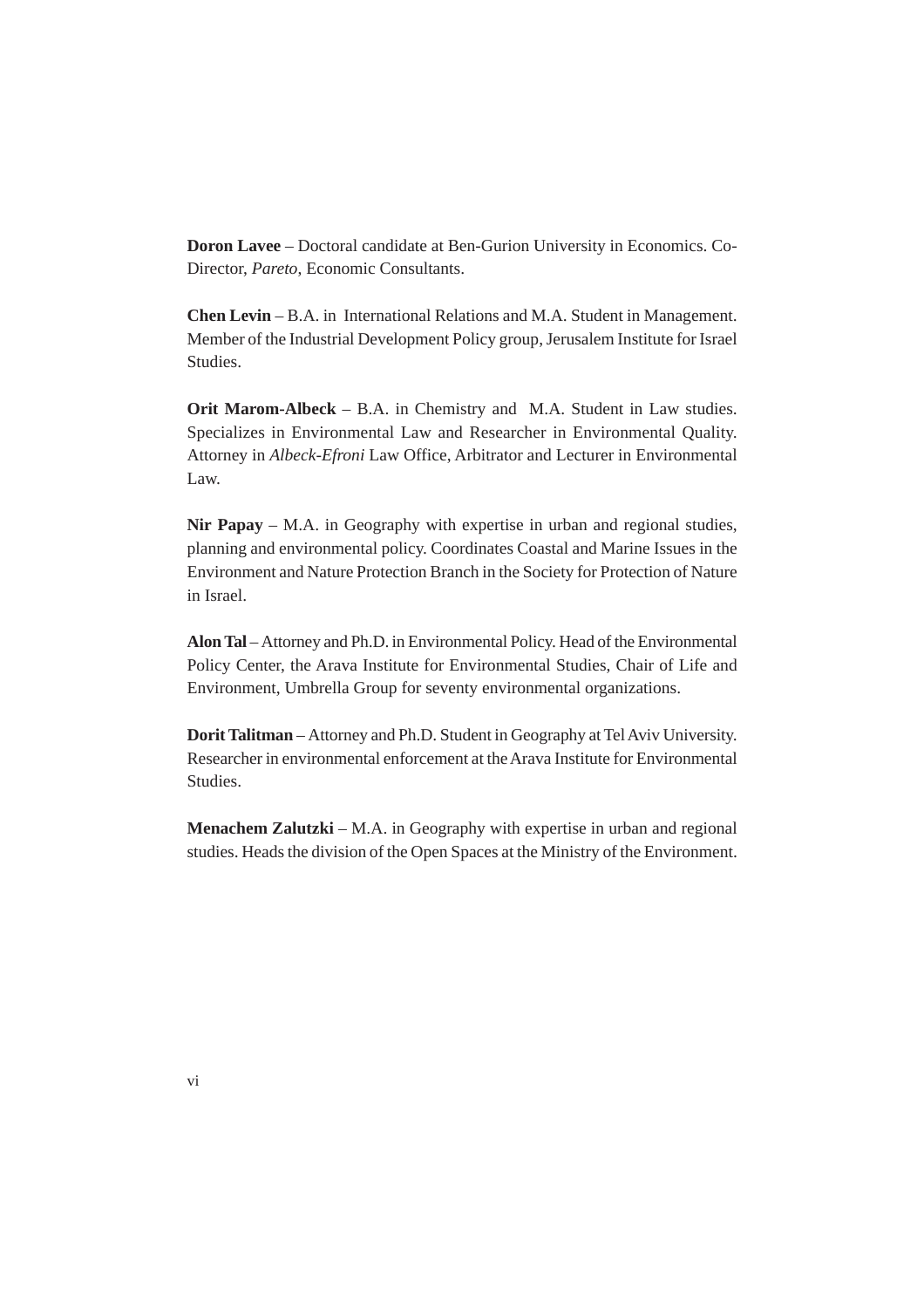#### **INTRODUCTION**

The formulation of environmental policy requires a multidisciplinary approach combining knowledge in the natural sciences, medicine, the social sciences, and the humanities, as well as expertise about the judicial and governmental systems in Israel. The goal of such policy is to create an environment that is healthy, stable, balanced, and sustainable for this generation and the generations to come. A research infrastructure based on an understanding of both natural and man-made (anthropogenic) processes deepens existing knowledge, develops new ideas, and makes it possible to critique the existing situation based on solid evidence. The aspiration is that the findings and conclusions of policy studies will be translated into legislation, regulations, work procedures, and a series of recommendations with regard to managing the resources of the environment and developing environmental-friendly technologies.

The past twenty years have seen an increasing awareness in the Western world of the need to preserve the environment. The demographic surge and the rise in the standard of living have brought with them hyper-exploitation of natural resources and a concomitant increase in ecological hazards. Awareness of environmental issues and recognition of their importance are now high on the public agenda. In many countries, environmental policy is developing within governmental and public bodies, while academic institutions are engaged in applied research in the realm of the environment.

In Israel, the Ministry of the Environment has invested considerable resources in the creation of a policy and planning "cluster," which is intended to formulate and implement environmental policy. In the public sphere, extensive environmental activity has existed in Israel from the 1950s, when the Society for the Preservation of Nature was founded, to the present day, when a broad range of environmental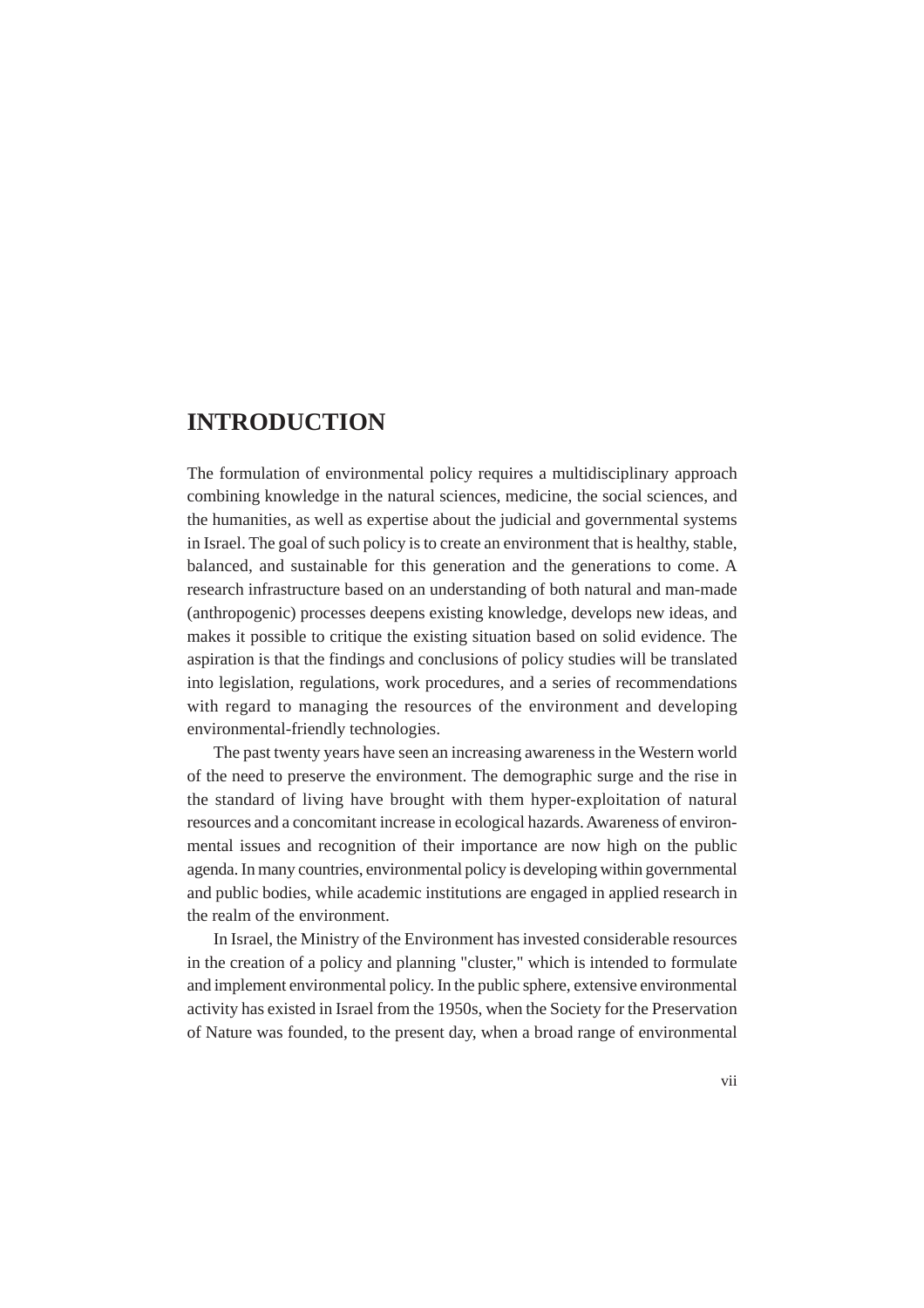organizations are active, such as the Israel Union for Environmental Defense, and Life and Environment, the umbrella organization of the green organizations. The institutions of higher learning in Israel have recently created environmental study tracks, which conduct research and other activity in areas of applied knowledge. The welcome activity in the sphere of environmental policy in Israel attests to a greater awareness of environmental issues that has evolved over the years; nevertheless, major tasks still lie ahead of us, which call for a more coherent environmental policy.

The environmental policy centers at the Jerusalem Institute for Israel Studies and at the Arava Institute for the Study of the Environment were established with the support of the Charles H. Revson Foundation in New York. These centers have set themselves the goal of conducting research that will create a foundation for the formulation of environmental policy that is geared to Israel's needs and of helping governmental and green bodies to implement recommendations.

This book contains a number of studies that were conducted in the sphere of environmental policy in 1999-2000. It is divided into three sections:

- ♦ Environmental enforcement
- ♦ Infrastructures and water resources
- ♦ National environmental challenges

The articles and studies that follow reflect the current state of affairs in major issues relating to the environmental situation in Israel, and they include data and concrete recommendations.

It is our hope that this book will become a reader that will serve as a platform for researchers in the realm of environmental policy and as a source of information for government officials and members of the general public who are engaged in shaping environmental policy in Israel.

The Editors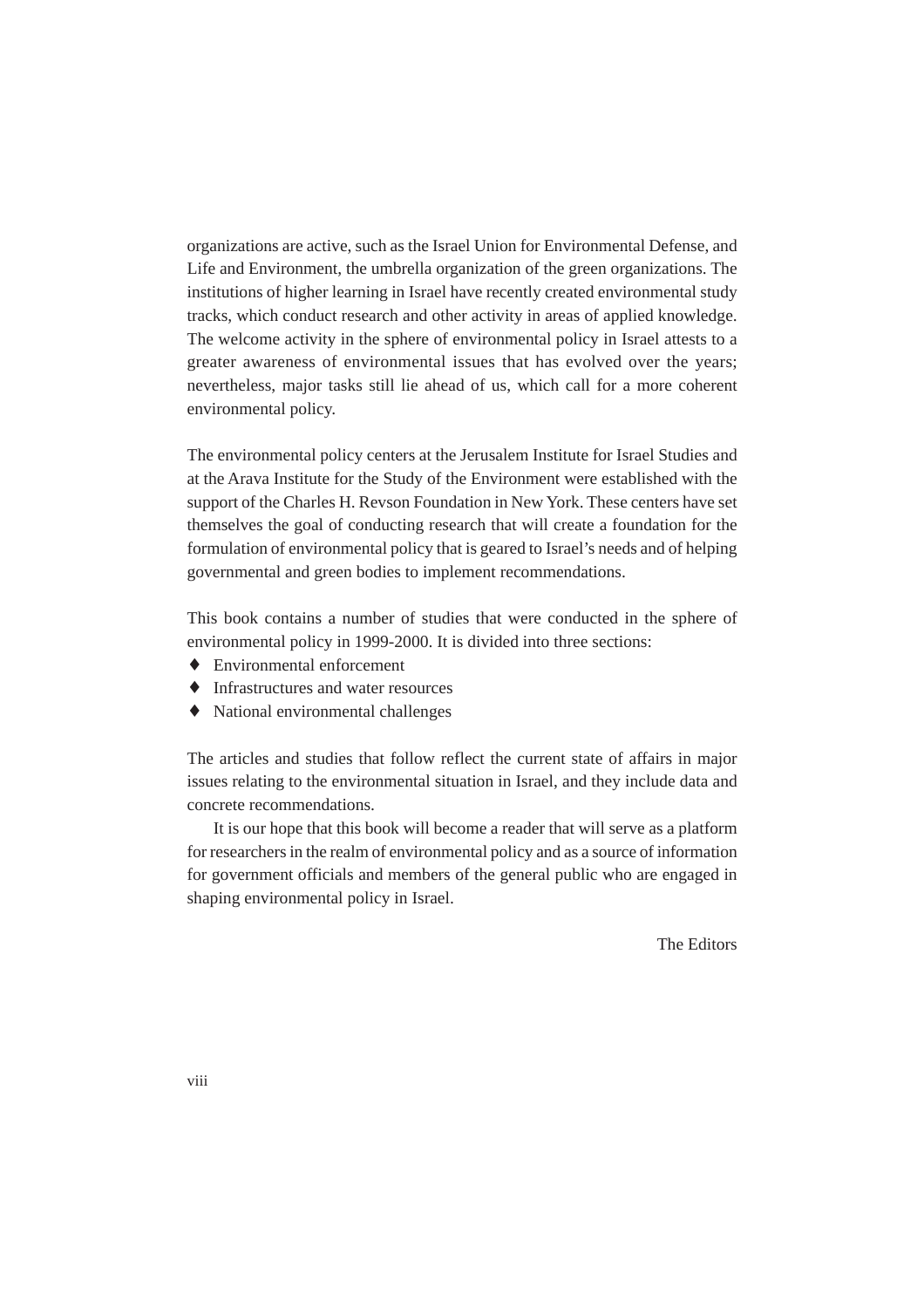#### **ABSTRACTS**

## *Assessing the Benefits of Noncompliance: The Role of Economic Analysis in Environmental Enforcement Alon Tal*

Although the "polluter pays" principle remains an ostensible centerpiece of Israeli environmental policy, empirical evidence shows that in practice, in Israel, it pays to pollute. The research opens with an evaluation of prosecution data during the past four years, showing that of the 100 non-marine environmental cases that ultimately made it to court, over 70 percent resulted in fines below NIS 10,000 NIS. The lack of economic deterrence may thus be one of the primary reasons for Israel's poor environmental performance.

This problem is not unique to Israel and has been addressed in a number of jurisdictions. The United States was the first country that tried to reverse the economic incentives that encouraged pollution. During the 1970s, pursuant to the Clean Air and the Clean Water Acts, an economic model was developed that quantified the full benefits to polluters from noncompliance. The "BEN" (Benefits of Environmental Noncompliance) model, formally adopted in 1984, has become the primary tool of federal enforcers for assessing the level of civil penalties for violators. Rather than basing their calculations on the damage to the physical environment, which is subject to great uncertainty and debate, the levels are set in order to recoup the benefits that have accrued to polluters as a result of their noncompliance.

This research reviewed the BEN model and attempted to apply it within the Israeli context. After a description of the model's structure and assumptions, four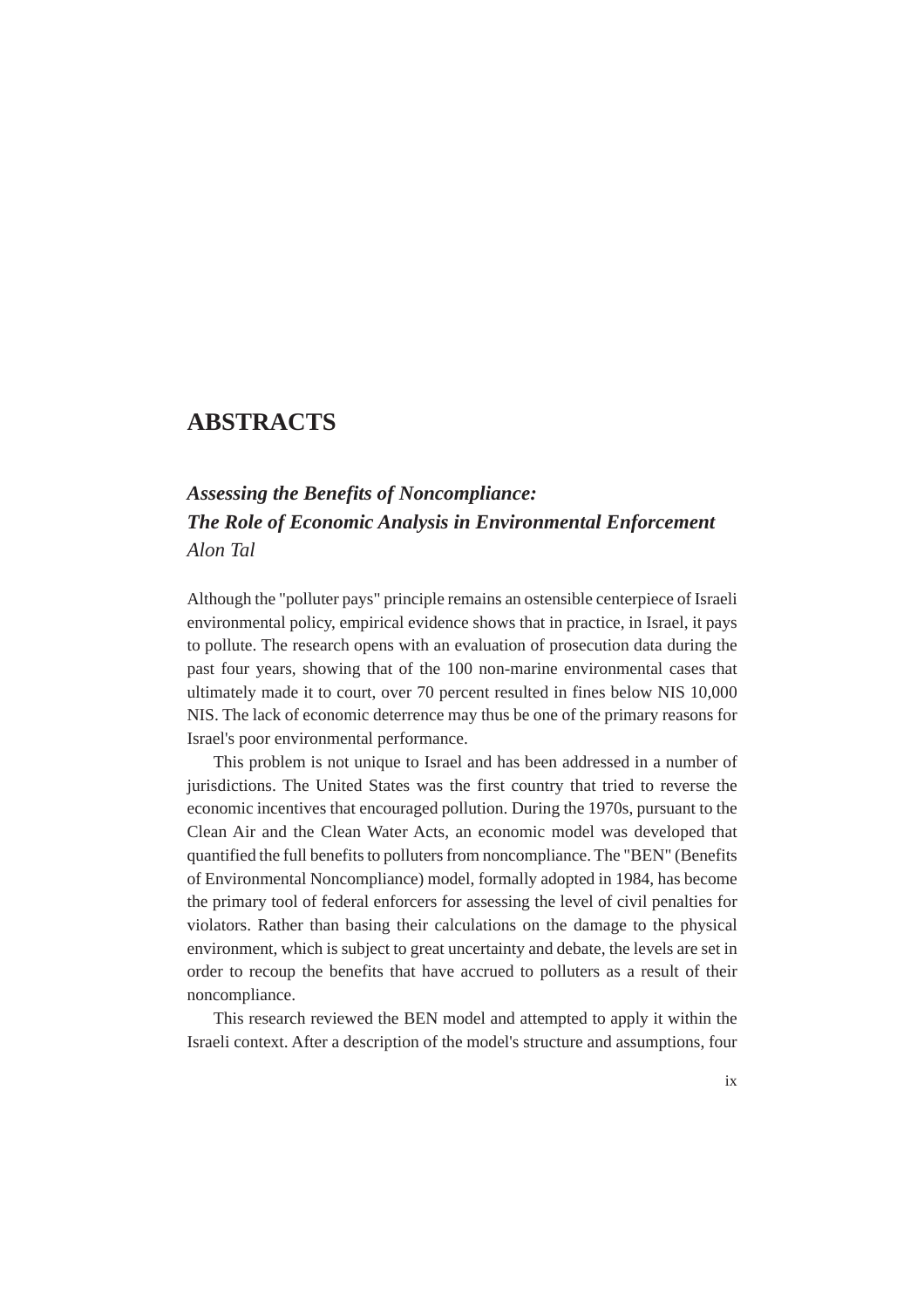cases were selected from Israel's recent environmental history in which largescale profits were reaped due to noncompliance with environmental standards and laws (illegal utilization of high-sulfur fuel by Israel Oil Refineries; effluent discharge into the Yarkon River by the Deshanim Corporation; particulate emissions by Tel Aviv's Reading Power Station; and release of hazardous chemicals into the domestic sewerage system by Electroplating Industries in Tel Aviv.) In two of the cases very low penalties were assessed.

The research developed a simplified model, to be applied on an Excel spread, that assessed the full benefits of the polluting activity. The data from the four cases was also forwarded to the U.S. EPA enforcement division, which ran the cases on their internal BEN models. The results were compared. The research also reported the criticism of the BEN model that is commonly voiced by the American state enforcers and by industry.

The analysis supports the potential of economic analysis to provide a meaningful deterring factor in the enforcement process. The paper recommends that Israel embrace the American approach to environmental violations (civil penalties alongside criminal convictions) and adopt a simplified version of the BEN model to help enforcers assess fairly and reasonably the economic benefits of environmental noncompliance.

## *Enforcement of Marine Pollution Prevention Legislation: A Quantitative Assessment of the Israeli Experience Dorit Talitman*

This research initiative was intended to identify ways of improving the quality of Israel's marine environment through legislation and enforcement. The research focused on the implementation of two laws: the Prevention of Marine Pollution Law — Land Based Sources, 1988; and the Marine Pollution from Oil Act, 1980). The research reviewed 187 prosecutions filed by the Ministry of Environment's Coastal and Marine Protection Branch between 1990 and 1998. Data collected in each case included: location of violation, nationality of the violator (where the ship was registered), identity of violator, previous violations, magnitude of the damage to the environment and extent of violation, how the violation was reported,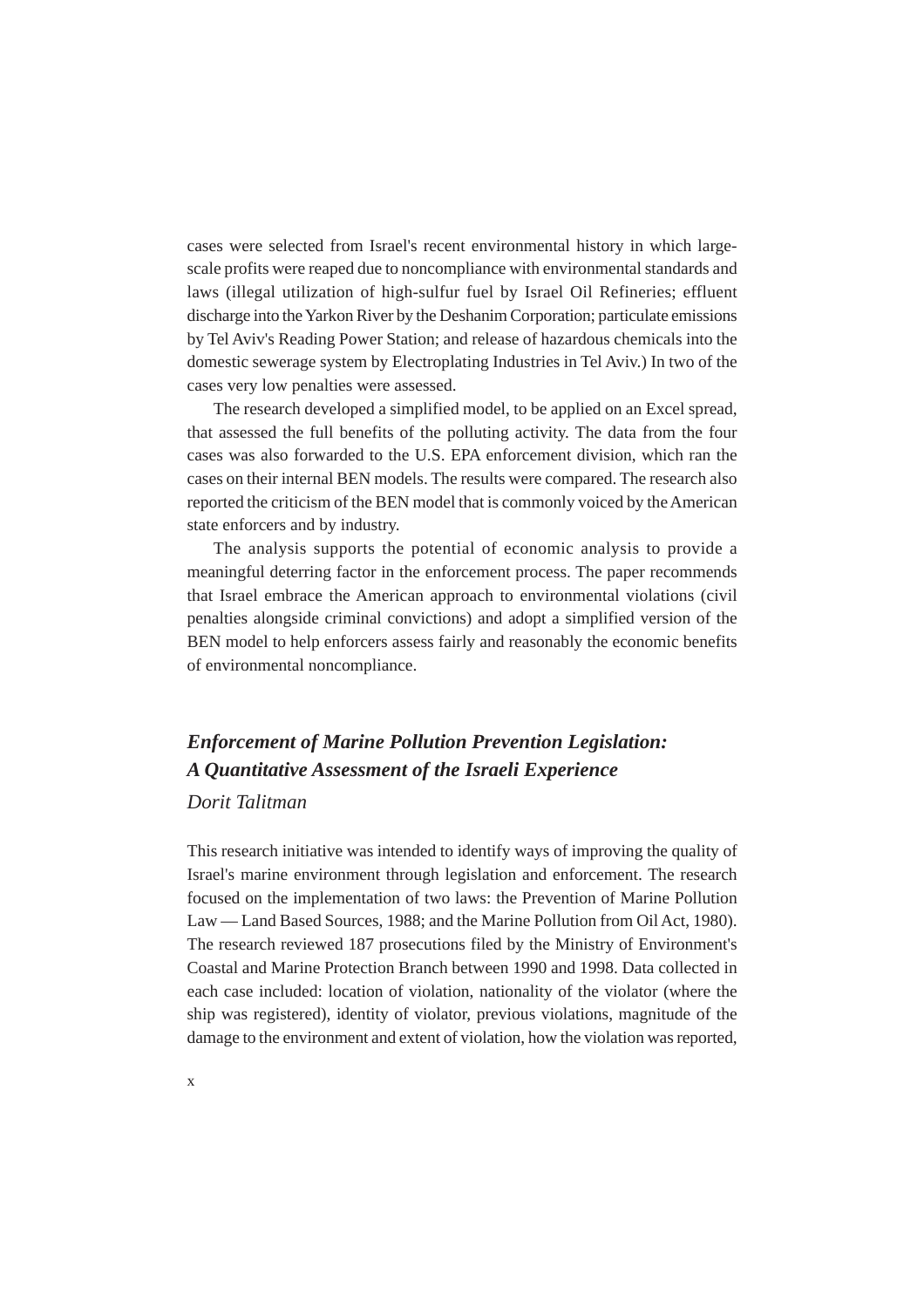duration of the violation, type of pollution, materials discharged, resolution of prosecution (file closed without conviction, plea bargain, conviction, nonconviction), court involved, judge and attorneys representing, and levels of fines levied.

The survey turned up several surprising findings. These included a lack of incentive for self-reporting, a tendency by international second-time offenders not to report their pollution violations, and the exceedingly low level of fines. Field research revealed that a lack of coordination between coastal enforcement agencies. For example, there is no a single emergency number for the public to report marine pollution. Several specific legislative amendments were proposed that would enable a more effective enforcement policy and, presumably, a cleaner marine environment. These include self-reporting requirements in laws, financial incentives for reporting, expanding the strict-liability aspects of marine pollution violations, and mainstreaming the fines process to avoid unnecessary court hearings for minor violations.

## *Public Interest Environmental Enforcement in Israel Orit Marom-Albeck, Alon Tal*

Although the Israeli public is clearly concerned about the continued deterioration in the quality of the environment, its enhanced awareness of this problem has not been manifested in the legal realm. There was no noticeable increase in the number of citizen enforcement actions during the 1990s, despite a virtual revolution created by a series of amendments to the law in the standing of citizens and new environmental legislation that literally flung open the doors of Israel's courts.

The issue poses a quandary for legal scholars. The United States, which faced a similar environmental crisis in the late 1960s, has achieved vast improvement in various areas. While centralized regulation by the federal and state environmental agencies has been the main engine of progress, the role of citizen suits and public interest environmental law has also been a significant factor. Recently, the number of citizen suits and public interest law organizations has increased dramatically not only in Europe but in many developing countries as well. Yet, with the exception of the establishment and work of public interest law organization Adam Teva V'din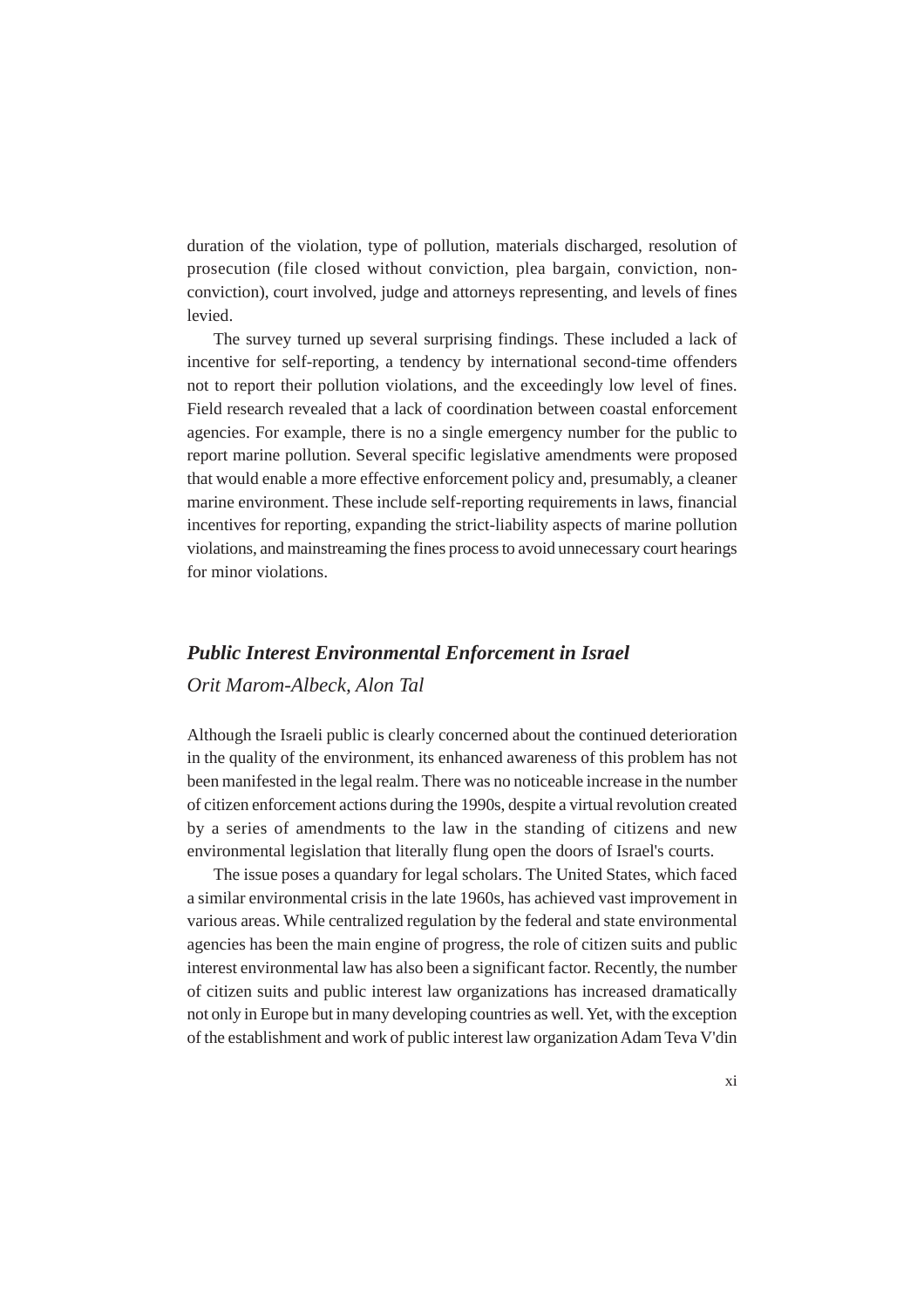(Israel Union for Environmental Defense), the past decade has been markedly devoid of legal battles by citizens to enforce environmental standards and to "hold polluters' feet to the fire." This article explores the reasons why.

After considering the American experience with citizen suits, a brief review of international approaches is offered. The Israeli legislative infrastructure is described along with examples from a thorough review of 250 cases filed by the public in Israel to promote environmental interests. Four fundamental and substantive discrepancies between Israeli statutes and the American situation emerge from the analysis. These include the American emphasis on full payment of attorneys' fees, self-reporting requirements, punitive damages, and the civil nature of environmental violations. The article argues that the road to changing Israel's poor public participation performance involves a fundamental revision in the present statutory approach. While adoption of an American paradigm, including civil penalties, cannot guarantee greater public involvement, it certainly offers potential to harness public environmental commitment for progress in the realm of legal enforcement.

### *Self-Reporting – Key to Improved Environmental Enforcement in Israel*

#### *Dorit Talitman, Alon Tal*

To enhance its enforcement performance, Israel's Ministry of Environment doubled its team of field inspectors several times during the 1990s, and today there are over 80 inspection personnel working at the Ministry. They join hundreds of other enforcement personnel in Israel's municipalities, nature reserves, and other agencies. Yet, research suggests that increased staff is an inadequate solution to meet the challenge of environmental violations, particularly as the country's pollution profile shifts to reflect more numerous and dispersed sources of contamination.

Internationally, "self-reporting" has emerged as a central tool in successful environmental enforcement strategies, enabling government personnel to oversee emissions and environmental performance via remote control. Among the many benefits of self-reporting are: early identification of damage, swift and efficacious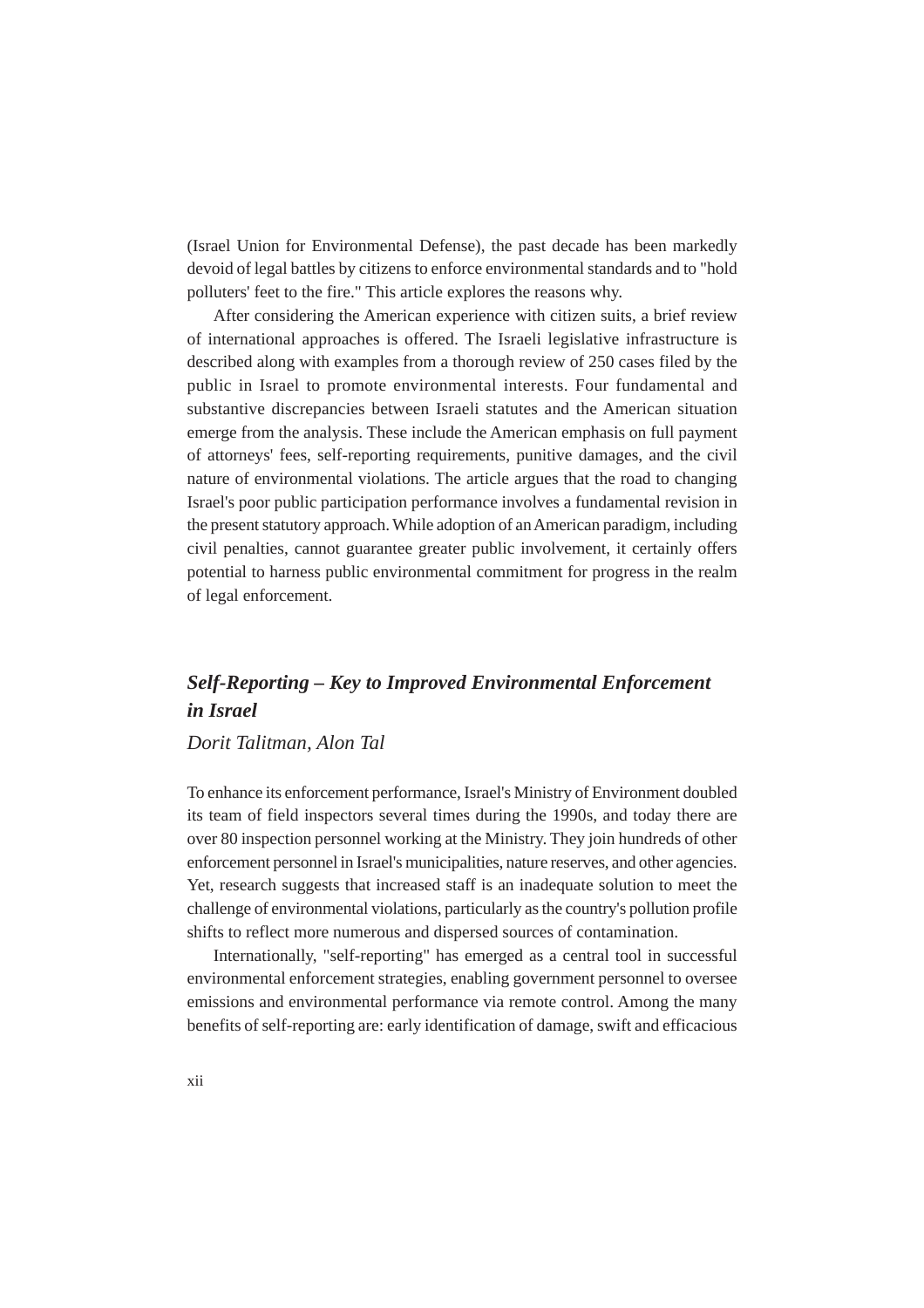remedial responses, improving the focus and priority-setting capabilities of regulators, and long-term monitoring of problematic environmental industries in real time.

Two basic approaches have been shown to foster an effective self-reporting system: The first is based on deterrence, with stiff penalties meted out for failure to report or for imprecise reporting. The second involves economic incentives, with special licenses, permits, and tax discounts being granted in return for conscientious self-reporting.

The article reviews examples of environmental self-reporting policies from the U.S., Finland, Poland, Sweden, and Norway and compares them with present Israeli policy, in which the expectations of self-reporting for the regulated community and the self-reporting requirements are minimal and not clearly defined. Based on the literature review and interviews with dozens of Israeli enforcement personnel, specific recommendations are made to improve Israel's present policy posture in this area.

In practice, since the 1970s, Israel has had a series of normative frameworks that mandate environmental self-reporting. These include a law for regulating land-based discharges to the sea, the Licensing of Businesses Law, industrial accidents under the Hazardous Substances Law, and others. However, the "carrot and stick" approach does not appear to be effectively utilized. Insufficient manpower and regulatory time are devoted to overseeing these systems, especially in the area of spot checks and detailing self-reporting requirements in operational permits. Inadequate cooperation between field-inspectors and permit writers and experts in Ministry offices also weakens the oversight capabilities. Moreover, industries frequently succeed in hiding substantial violations in a mountain of paper work due to the unfocused demands for information at the Ministry of Environment. Finally, there is a lax approach to omissions and inappropriate reporting at the Ministry of Environment that sends a clear message to the regulated community.

The authors recommend a number of measures to improve the present situation and strengthen the self-reporting system. Chiefly, they call for the enactment of a unified self-reporting law to codify requirements for environmental selfreporting in a clear and consistent manner across environmental media. The law would contain provisions that require factories to report emissions in all relevant environmental areas, attach significant penalties to a failure to meet these require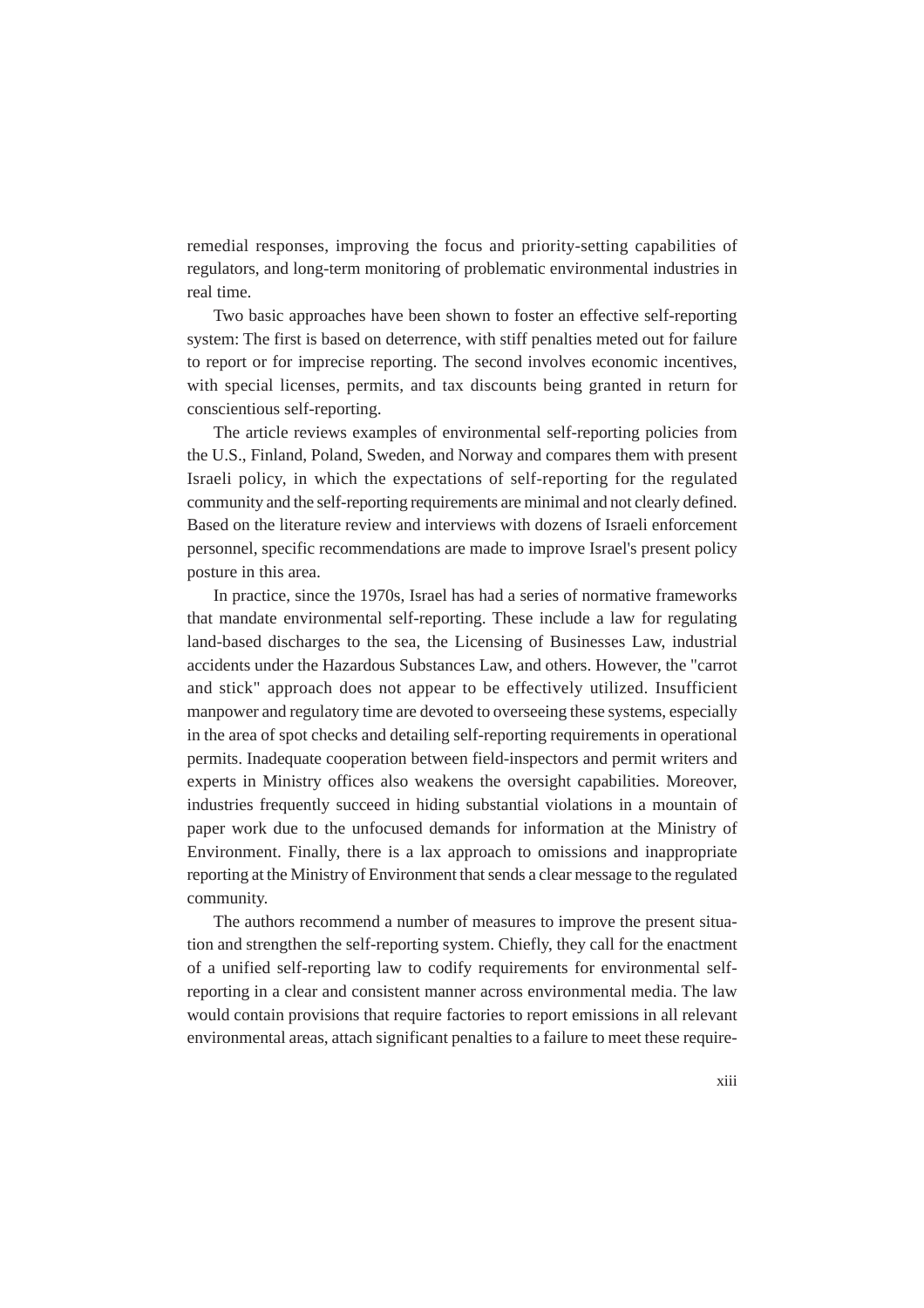ments, and establish a legal basis for continuous monitoring among potentially egregious polluters. Significantly, the law would establish the requirement for submitting self-reported environmental measurements to a computerized database, which would be accessible to the general public via the Internet and through government offices.

Even in the absence of statutory amendment, reform in the area of self-reporting is possible based on the present legislative norms in Israel. For example, factories can be required to conduct continuous monitoring with results appearing directly in Ministry of Environment computers. There is no obstacle to an enforcement policy that conducts constant surprise spot checks in factories that already face self-reporting requirements. A database can readily be established to receive relevant measurements and identify deviations from environmental standards. An interdisciplinary team of experts should be assembled to define the critical parameters for which self-reporting is required. Finally, an uncompromising prosecution policy against violators of self-reporting requirements would raise awareness and compliance within the regulated community.

## *Integrating Infrastructures: A Tool for Preserving Open Spaces Nir Papay*

As population growth in Israel continues apace, population density increases accordingly. As a result, land has become a scarce resource with competition for different uses becoming more intense. This is reflected in high land prices across the country. This situation requires a rethinking of basic planning paradigms, which in the past assumed abundant land reserves, and forging new approaches to land use and planning. These new approaches must be more efficient in land utilization, with a preference for technologies that are developed by engineers to conserve land resources.

The single greatest usage of land is for infrastructures. The actual amount of land "neutralized" by infrastructures is inflated by the margins of safety ("road strips" or "building lines") mandated by law, which have a profound affect on zoning. As the demand for infrastructure increases with the growing population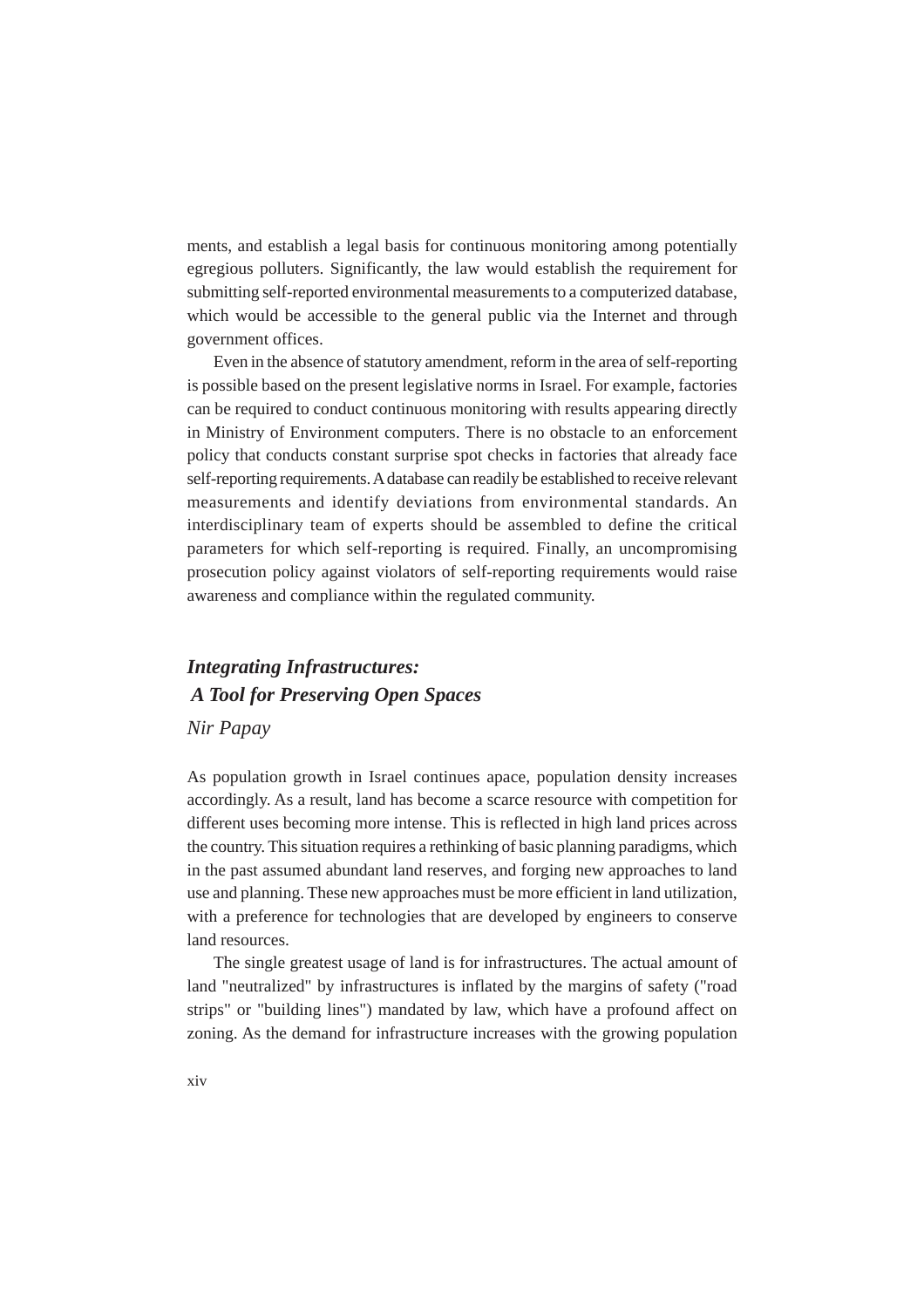and higher standard of living, increasingly large swaths of land are taken out of use or neutralized by infrastructures. Moreover, it has become increasingly difficult to identify new corridors in which infrastructures can be placed, owing to the high price of land and the densities of land uses, given the time required for planning and implementation.

These factors have recently made "infrastructure corridors" a salient topic among Israel's professional community of physical planners. The term "infrastructure integration" refers to the merging of linear infrastructures into a single band. The research considers the question: Why, where, and how are conditions ripe to merge infrastructures, and what are the key factors affecting implementation?

Four categories of approaches to this challenge exist:

1) Vertical three-dimensional integration: This involves establishing three spheres of planning for a single piece of land.

2) Utilizing existing infrastructure corridors: Typically the amount of land allocated for a single type of infrastructure is broader than is actually needed and the land can be shared for other infrastructure uses.

3) Merging "building lines": The law establishes corridors for particular land uses which could also accommodate infrastructures.

4) Internal, systemic integration: This refers to bringing together different forms of the same infrastructure system.

The research demonstrates that merging infrastructure corridors can indeed produce substantial savings of land. The least expensive of the above option appears to be adopting a "building lines" approach. The author also addresses the question of the demanding schedules for establishing infrastructures as a major obstacle to more efficacious integration, as the coordination requirements cause delays which are often deemed unacceptable, making separate (and wasteful) infrastructure corridors the "flexible" default option.

The costs of merging infrastructures typically devolve on the developers of a plan. This disparity between the public good and private expenses is generally not resolved to the advantage of the public interest. Finally, the author points out that while land costs steadily increase over time, the cost of merging infrastructures is constant. Unfortunately, by the time the high costs of land make merging infrastructures a cost-efficient course of action, separate infrastructures will be an irreversible fact. The author calls for greater government involvement in order to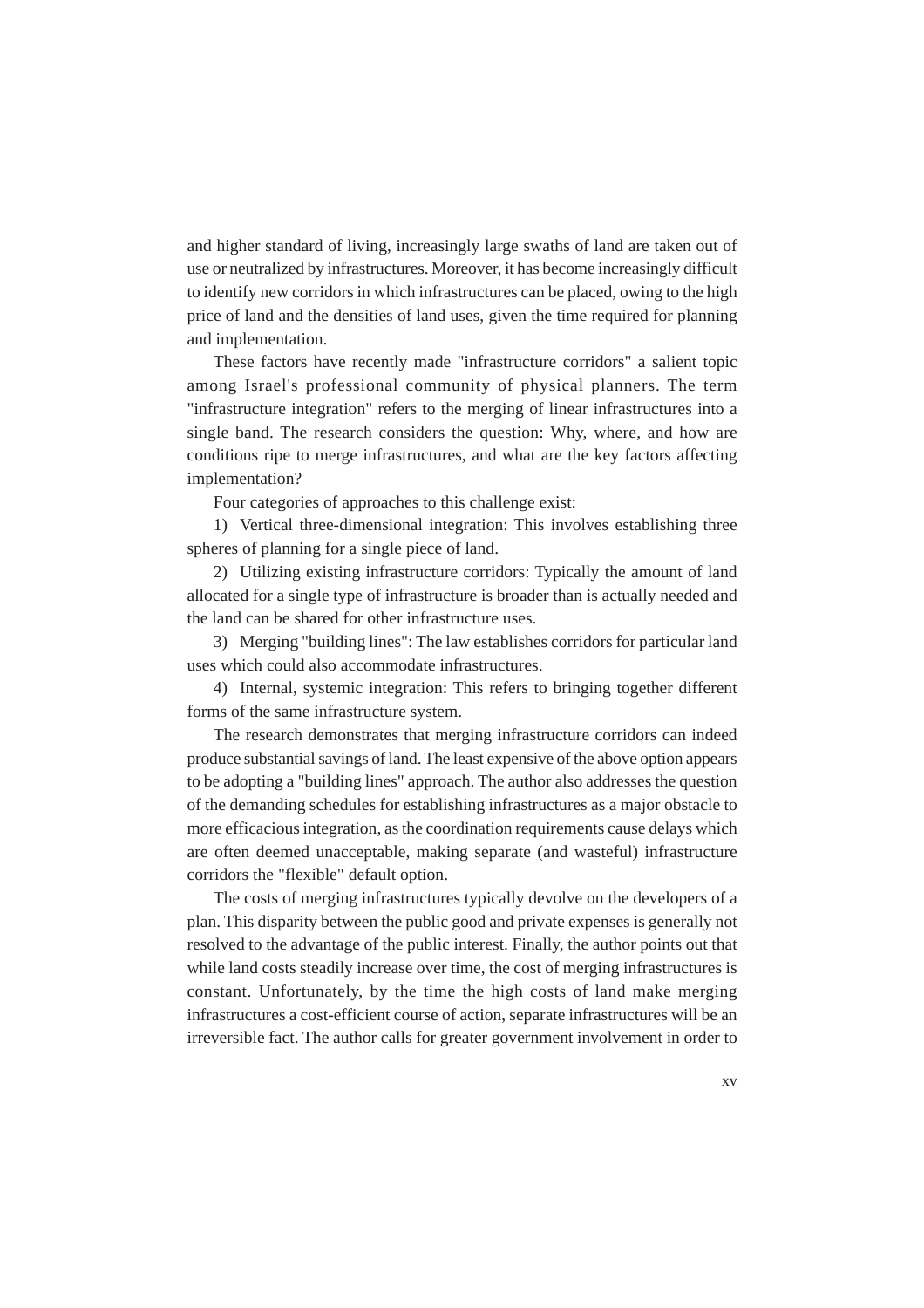produce a socially optimal planning option, leading to a policy that maximizes use of Israel's scarce land resources.

# *Shared Management of Groundwater: From Theory to Reality Eran Feitelson, Shaul Arlosoroff*

It is clear that at some point in the future, Israel and the Palestinians will have to share the mountain aquifer. The aquifer constitutes the highest quality water body for both parties and an essential component of their water resources. The article's objective is to characterize the measures and institutional aspects of joint aquifer management in the future. Five objectives should constitute the basis for establishing a joint management framework.

Water Quality Protection: Because neither side has the ability to unilaterally protect water quality, this constitutes the paramount common interest of both sides. This will require limitations on pumping allocations, land use regulations to prevent pollution, sewage treatment in the recharge areas, and restrictions on wastewater reuse.

Responding to Crises: The risk of conflict increases with the onset of a crisis, such as protracted droughts. Different types of crises include sudden crises (i.e., identifying toxic chemicals in drinking water sources), chronic crises (such as draughts) and crises produced by unilateral activities (e.g., overpumping.) Three types of activities are required to address such crises: identifying the crisis, agreeing on measures that must be taken to respond to the crises, and implementation of these measures. These require joint monitoring for identification and a mechanism for making decisions as well as for identifying inappropriate activities by one of the parties, without turning their resolution into a diplomatic crisis.

Efficiency in Water Utilization: As demand for water increases, the need for efficiency grows. This will require changes in water usage (from agricultural to domestic) as well as among users (from low to high efficiency.) Economic tools, including water markets, are one way to increase efficiency.

Efficiency in Water Delivery (Privatization): The last decade has seen an increase in the potential of the private sector's possible role in water delivery and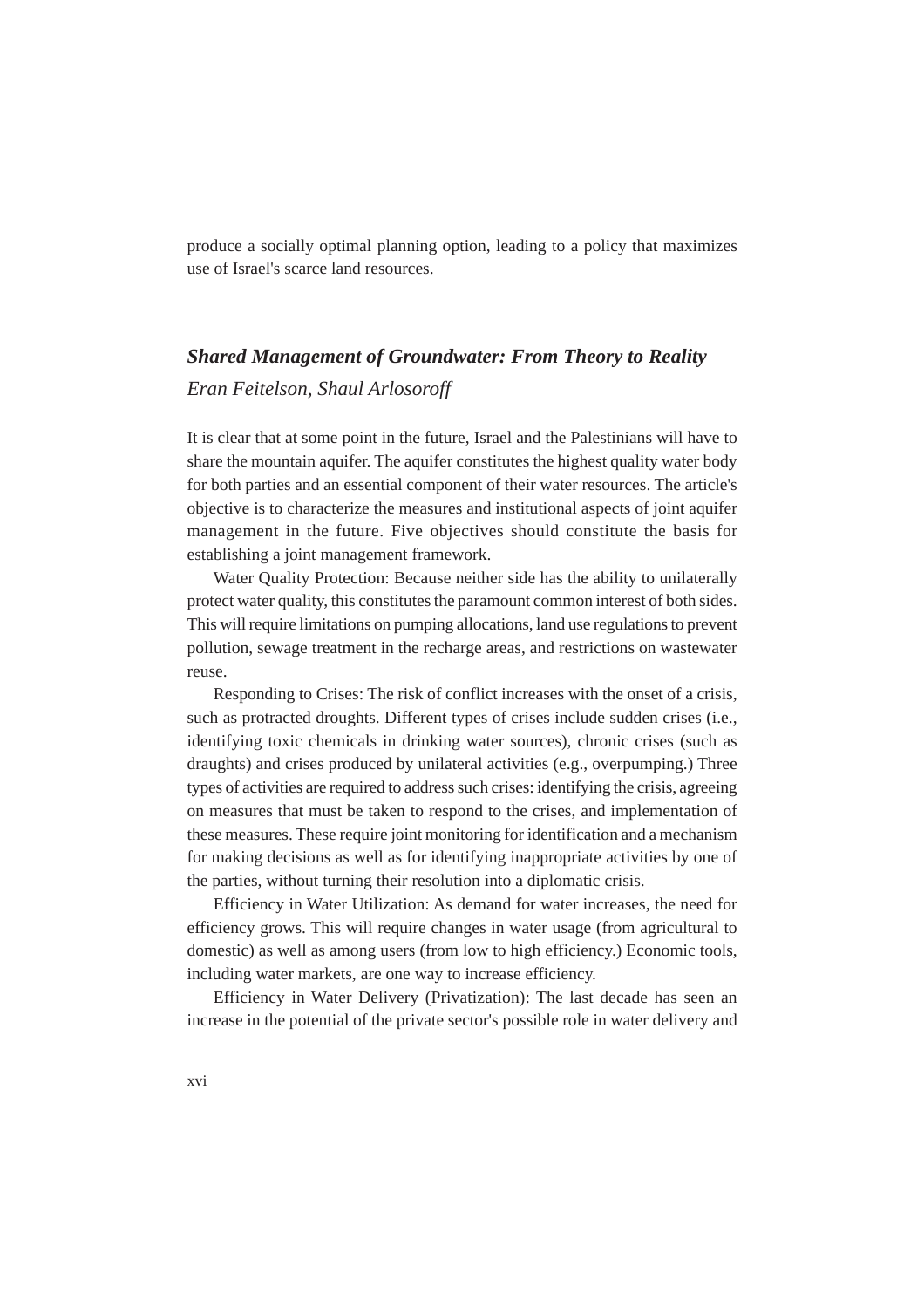in wastewater treatment. In the Israeli-Palestinian context, this has additional advantages of turning these issues into economic rather than political matters. Given the prevailing distrust, issuing a public tender constitutes an important bonding activity, with both sides sharing the interest of reaching the best possible deal.

Comprehensive and Integrated Joint Management: It is important that a management mechanism be established that can address the full range of future hydrological problems. The Bellagio draft agreement constitutes one example of such a framework, although others are readily conceivable. The mechanism initially should at the very least include a monitoring and information dissemination function acceptable to both sides. Later it will need to deal with crisis and conflict resolution, a much more challenging task politically.

Confidence building measures are important at the present stage to move a shared management strategy forward. This could include enhanced reliability of water supply to Palestinian homes in summer and fresh-water delivery to rural villages that remain unattached to the grid. The perception by each side that the other is wasteful of water is a negative factor in this regard.

The joint system that emerges should include mechanisms for insuring the financial stability of the water management system. Funds can come from the parties, users, or international donors. Revenues for such a system may be arbitrary at times, while expenses will be steadier, requiring balanced and thoughtful financial management.

#### *A Proposed Israeli Policy for Addressing Global Warming*

*Noam Gressel, Nir Becker, Doron Lavee*

Under the Kyoto Protocol, which addresses global climate change, the developed nations are required to reduce their "greenhouse gas emissions" to 1990 levels. At the same time, "developing nations" are exempt, for the time being, from taking measures to this end. Even though Israel was categorized a "developing" nation for purposes of the Protocol, its decision-makers are considering the implications of a voluntary greenhouse gas reduction policy.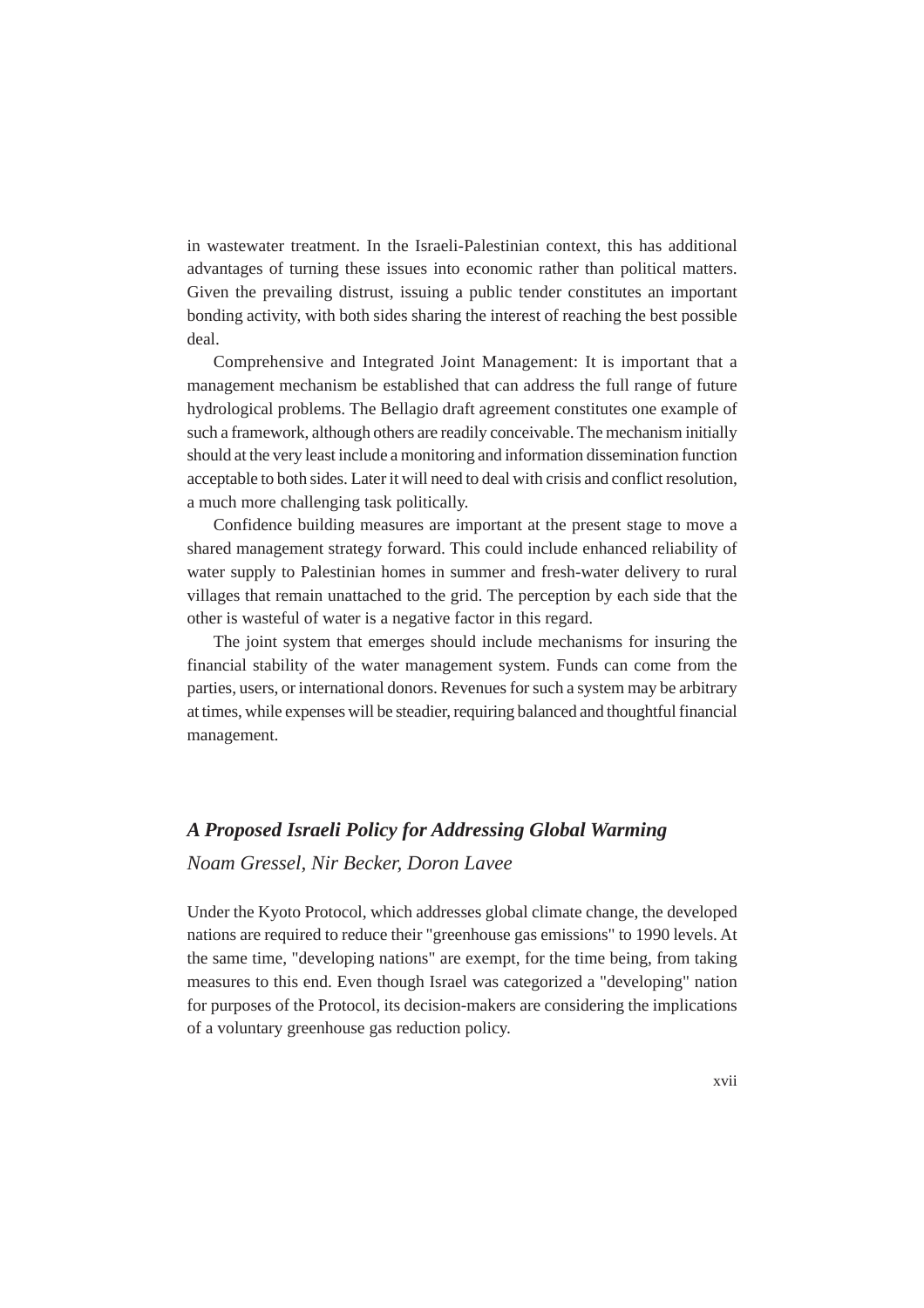In conjunction with Ministry of Environment officials, the authors defined possibilities for a national action program: This article identifies core policies and technologies that will reduce the greenhouse gas emissions in Israel. This will allow Israel to meet international requirements as defined by the Kyoto Protocol, thus gaining key international and national benefits from the voluntary undertaking.

The article presents "upper limit" estimated costs of different national policy strategies. These could be dramatically reduced with introduction of new, breakthrough technologies. Current worldwide R&D efforts suggest that "clean" new technologies will probably be introduced in the near future which will make the actual costs of implementing these polices significantly lower.

In 1996, the "baseline" year for comparison in Israel's case, 61,800 tons of green house gasses (kilotons of  $\mathrm{CO}_2$  equivalents) were emitted. Under a "businessas-usual" scenario, by 2010 some  $100,000$  Kt  $CO_2$  eq. will be emitted. By 2015 the level would reach 118,000. After implementing "clean" measures already underway, an additional 20,600 KT  $CO_2$  eq. will need to be eliminated by 2010, and 35,900 by 2015. The article proposes that these emissions could be reduced by using a demand-managing carbon tax alongside programs that mandate energy efficiency and clean production and eliminate existing market failures in energy, construction, and other market sectors.

The results of the economic analysis suggest that the maximum additional burden to the Israeli economy (without considering the attendant benefits) resulting from the necessary reduction in gas and electricity usage would reach a level of roughly 1.4 percent of the GNP by 2010. If the 2015 objective were met, the level would be 2 percent of the GNP. At the same time, the attendant benefits were quantified, including air pollution reduction and a "double dividend" following the restructuring of tax burdens. These results show that when the added benefits are considered, the cost to the national economy drop dramatically, and by 2010, net benefits will actually accrue as a result of meeting global warming prevention objectives.

Quantification included only the benefits of health and environmental improvements arising from reducing the attendant pollutants like  $SO_2$ ,  $No_x$ , and particulate matter, and of tax reductions, such as a cut in income taxes and the resulting greater incentive of tax-payers to work. Other benefits were not quantified and should add to the positive outcome of a national policy to reduce greenhouse gases: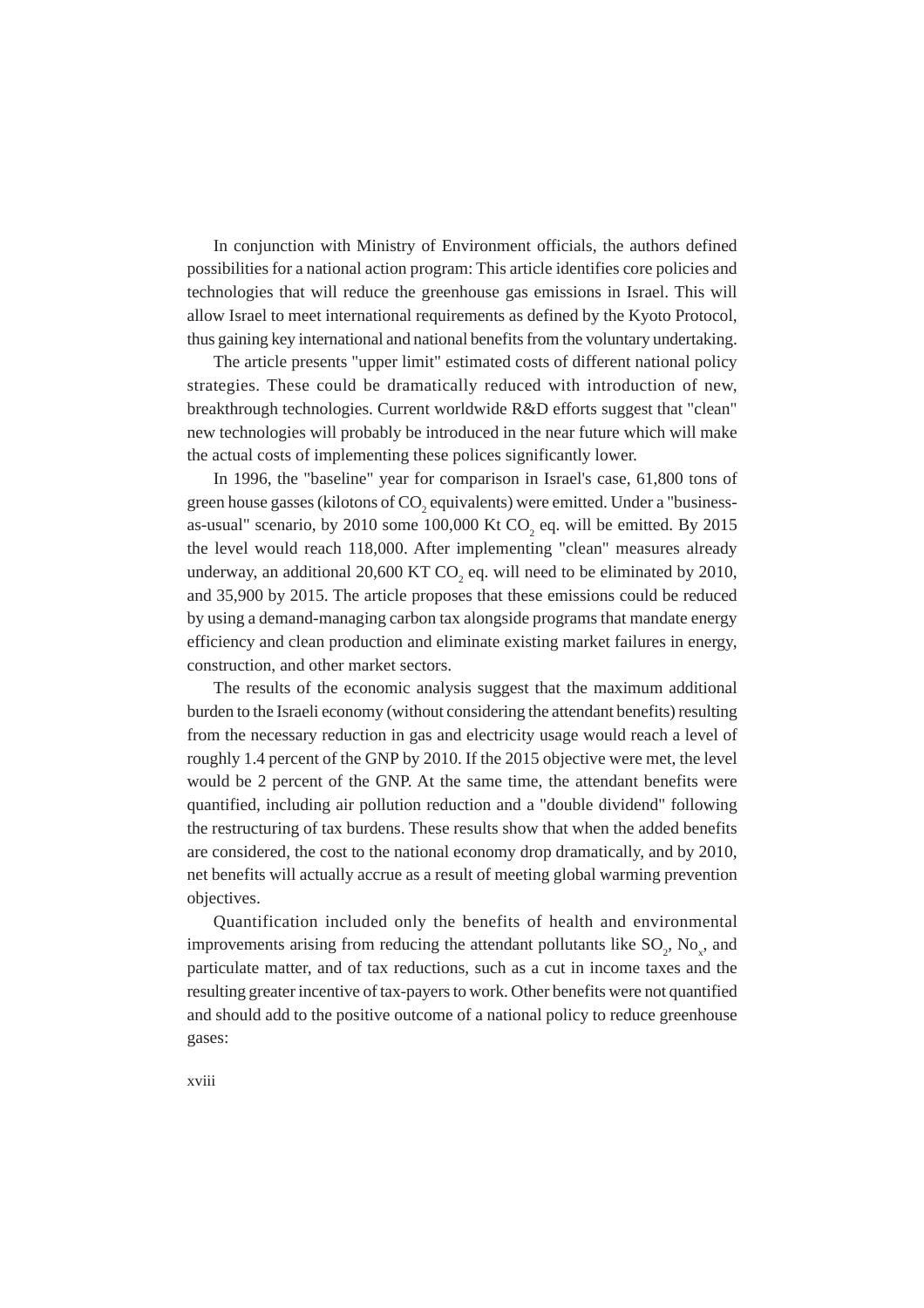♦ Economic benefits from reduced transportation or enhanced energy efficiency in buildings, including a decline in car accidents, time-saving, or reduction in parking spaces.

♦ Increased opportunities to trade "carbon credits" when the international market eventually emerges.

♦ Improved access to European and American markets as well as international funding, especially in information intensive industries, providing an advantage relative to other developing countries.

At the same time there will be very real costs to the Israeli economy, including the necessary investments required for transfer to cleaner, but more expensive technologies.

#### *Encouraging Environmental Innovation in Industry Nir Ben-Aharon , Chen Levine*

This article assesses the national policies to encourage technological innovation among Israeli industries that produce environmental technologies. Environmental technological innovation enables a "positive" sum game and sustainable development, but requires broader public support and involvement in establishing new rules for such a "win-win" scenario. Recent findings from research in the field indicate the importance of a two-prong policy: On the one hand, technologyforcing standards are set with the objective of pushing the regulated industry towards improved environmental performance. However, these quantum leaps in technology do not occur by themselves, and require policy instruments to spawn innovation such as subsidies and support for environmental research and development. Such a policy should be based on cooperative models among the private/public sectors rather than on those that assume conflict.

The authors compare the government funding for environmental R&D in Israel with other OECD member-countries. There is a striking contrast between the paltry 0.3 percent for environmental R&D of total government-funded R&D in Israel, and the 2.9 percent of government funds invested on average in environmental research in the other countries. Indeed, a table in the study shows Israel in last place among the 24 OECD countries in this category.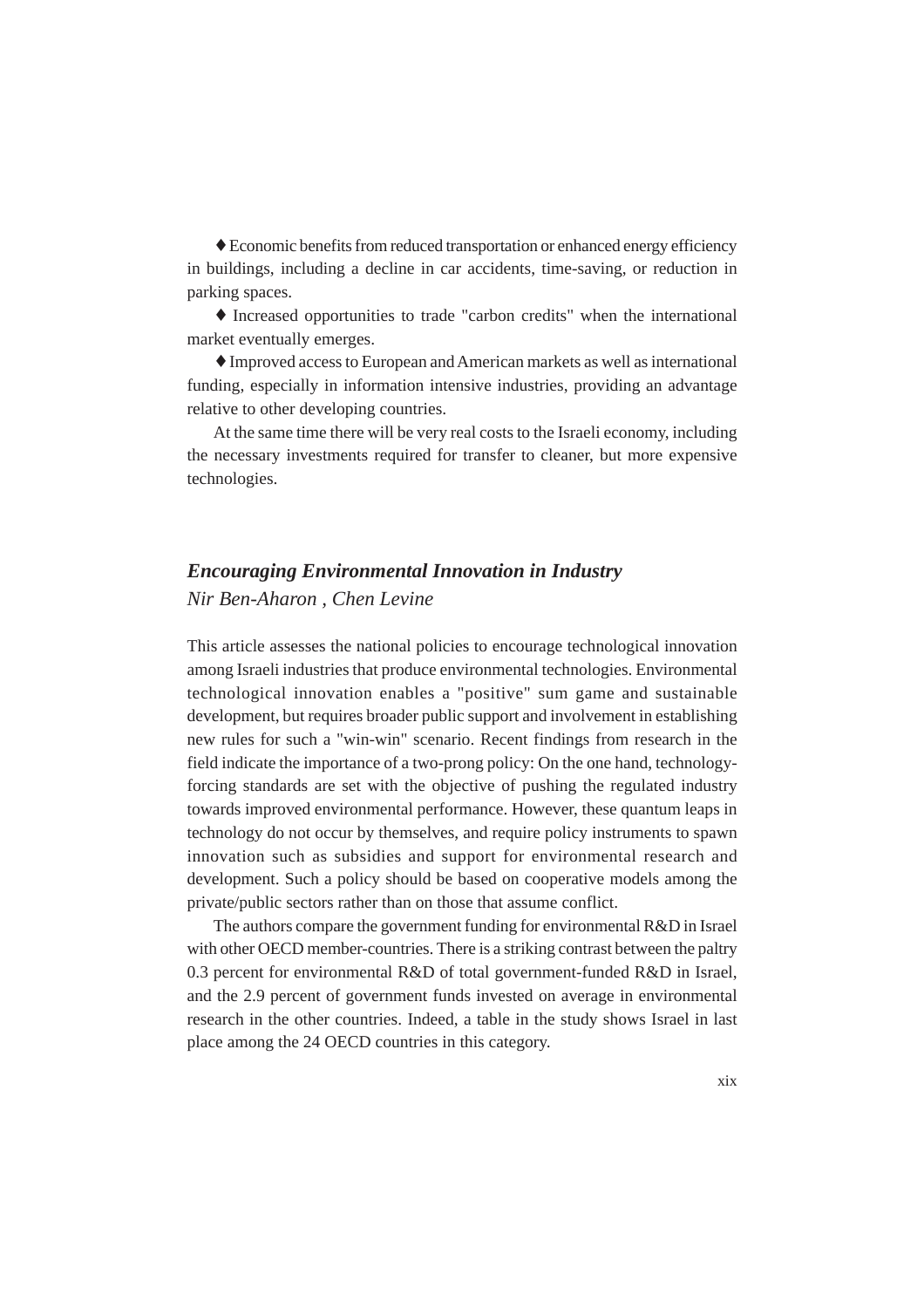Specific programs for environmental technology research are analyzed along with related government grants to develop them. While the academic sector has done considerable work in the field, the outcome of this research as measured in environmental academic publications has not increased since 1993. The relative rate of requests for environmentally related patents from Israeli inventors is also low when compared to other countries. The authors found a conspicuous lack of cooperation between Israel's Ministry of Environment and the Ministry of Industry and Trade in the area of technological innovation, leaving the 1.5 billion shekel annual industrial R&D budget largely untargeted toward environmental areas.

The article calls for establishing a clearly defined policy to encourage environmental innovation. In particular, greater cooperation is needed between the Ministry of Environment and the Ministry of Trade and Industry, with better integration of environmental objectives in the latter's operational agenda. Moreover, the need for importation of environmental technologies in local applications is highlighted. Presumably, a national policy which truly fosters environmental innovation will not only benefit Israel (and the world's) environmental quality, but the national economy as well.

# *Patterns of Recreation in Natural Settings in the Open Areas of the Judean Mountains*

#### *Menachem Zalutzki*

The article sums up a detailed survey conducted in the Judean Mountains, which examined the demand for recreation and leisure-time activity in natural settings at 12 different recreation and hiking sites of varying accessibility and character. The survey found that the Judean Mountains constitute a recreation center on weekends and holidays, particularly for residents of Israel's core region. Thanks to the short traveling time, the residents of Metropolitan Tel Aviv and Metropolitan Jerusalem can reach the sites on their own and spend a day in the outdoors. Most of the visitors to the sites spend less than two hours there, usually picnicking, and have no sense of crowding. The preference is for sites with water sources, and the preferred seasons are the spring and fall. On weekdays, in contrast, visitors tend to